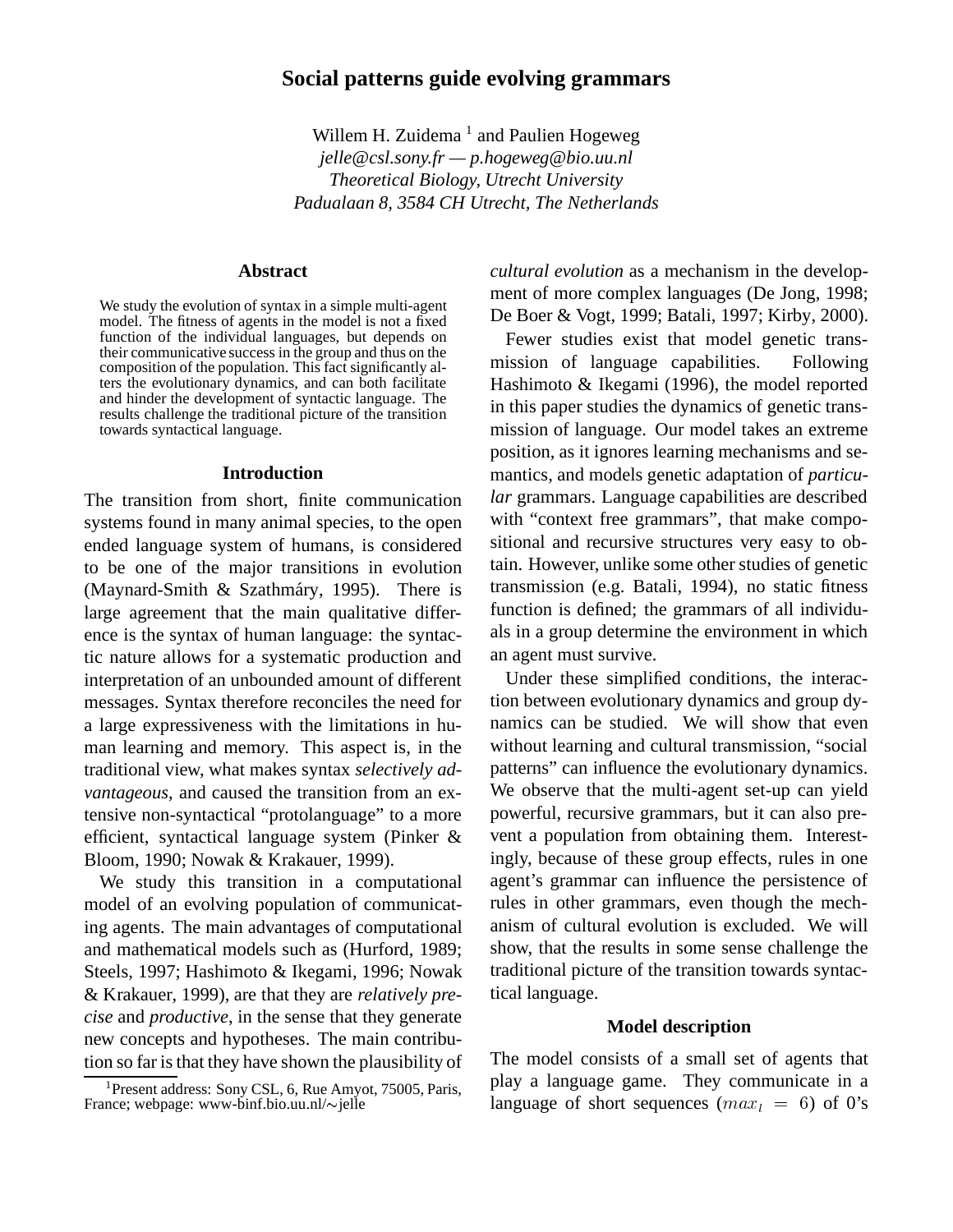and 1's. Agents speak ("derive") and understand ("parse") these strings using a Chomskyan rewriting grammar, which they inherited – with some random mutations – from their parent. In each language game, all agents can speak once and try to understand each of the spoken strings. Agents receive scores depending on their success in speaking, understanding and (not) being understood. After a number of language games, scores are evaluated and offspring is produced. Successful agents have a higher chance of survival and reproduction.

The grammars of the agents are context free grammars, with a small terminal  $(V_{te} = \{0, 1\})$ and non-terminal alphabet  $(V_{nt} = \{S, A, B\})$ . As an extra restriction, the start symbol is not allowed on the right-hand side of rules. At the start of most simulations, grammars are randomly initialized with either  $S \mapsto 1$  or  $S \mapsto 0$ .

*Derivation* always starts with the start symbol, and applies iteratively random fitting rules for some maximum number of steps  $(max_d = 60;$  failure), until no fitting rule exists (failure), or until a string of only terminal symbols is reached (success). In *parsing* rules are tried in the order they are stored, and fitting rules are applied recursively until the maximum number of steps ( $max_p = 500$ ) is reached (failure), no other fitting rules exist to any intermediate string (failure), or the start symbol is reached (success).

The model arcitecture is similar to the model introduced by Hashimoto & Ikegami (1996). They discuss their results in terms of the Chomsky hierarchy of grammars and languages. In a domain of changing grammars and finite languages, we believe it is much more convenient to use a classification in terms of "routes". A *route* is a sequence of rewriting steps that connects the start symbol S to a string of terminal symbols. Routes can be categorized as *lexical* (directly from S to a terminal string), *compositional* (via non-terminal symbols from S to a terminal string) or *recursive* (leading from a non-terminal symbol via one or more rewriting steps to the same non-terminal symbol). The number of routes, can be divided in three components  $R_I$ ,  $R_C$ ,  $R_R$ , that depend on each of these categories of routes. Similarly, expressiveness (the number of distinct strings a grammar can parse) can be divided in  $E_I$ ,  $E_C$ ,  $E_R$ . routes. Grammars can be characterized by these values, and classified according to the largest component (Zuidema, 2000).

# **Results**

To evaluate some general properties of the model, we studied the behavior with the parameter settings of Hashimoto & Ikegami (1996), and a number of variations. Similar to their results, we find that evolution can quickly lead to grammars that can parse a large fraction of the 126 possible strings. However, under slightly different parameter settings we also find quite different results. We observe three types of behavior:

- *i*. The most frequent behavior is a quick growth of expressiveness, from 1 at initialization, to over 100 after about a 1000 generations. In the first stage the expressiveness depends only on lexical routes. Soon, however, compositional routes and recursive routes become more important. Eventually, recursive routes dominate the grammar's expressiveness.
- *ii*. Sometimes, it takes much longer to reach the high level of expressiveness, ranging from 2000 to many thousands of generations. In these type of runs, compositional routes quickly become important, but recursive routes are infrequent.
- *iii*. Least frequent are runs that show very little growth in expressiveness. After 3000 generations, only around 20 words can be parsed. In these runs, expressiveness depends almost exclusively on lexical routes.

These types of behavior also differ in their robustness against mutations and generalization abilities. With some particular parameter settings, each of the three types of behavior can occur, solely depending on the "seed" for the random generator. At different generations we restarted runs with original grammars but a different random seed. In early generations, a change of type of behavior occurs frequently. However, in restarts from later generations, the type of behavior seems fixed and a change of type becomes increasingly improbable. The types of behavior thus form *self-enforcing, dynamical regimes*.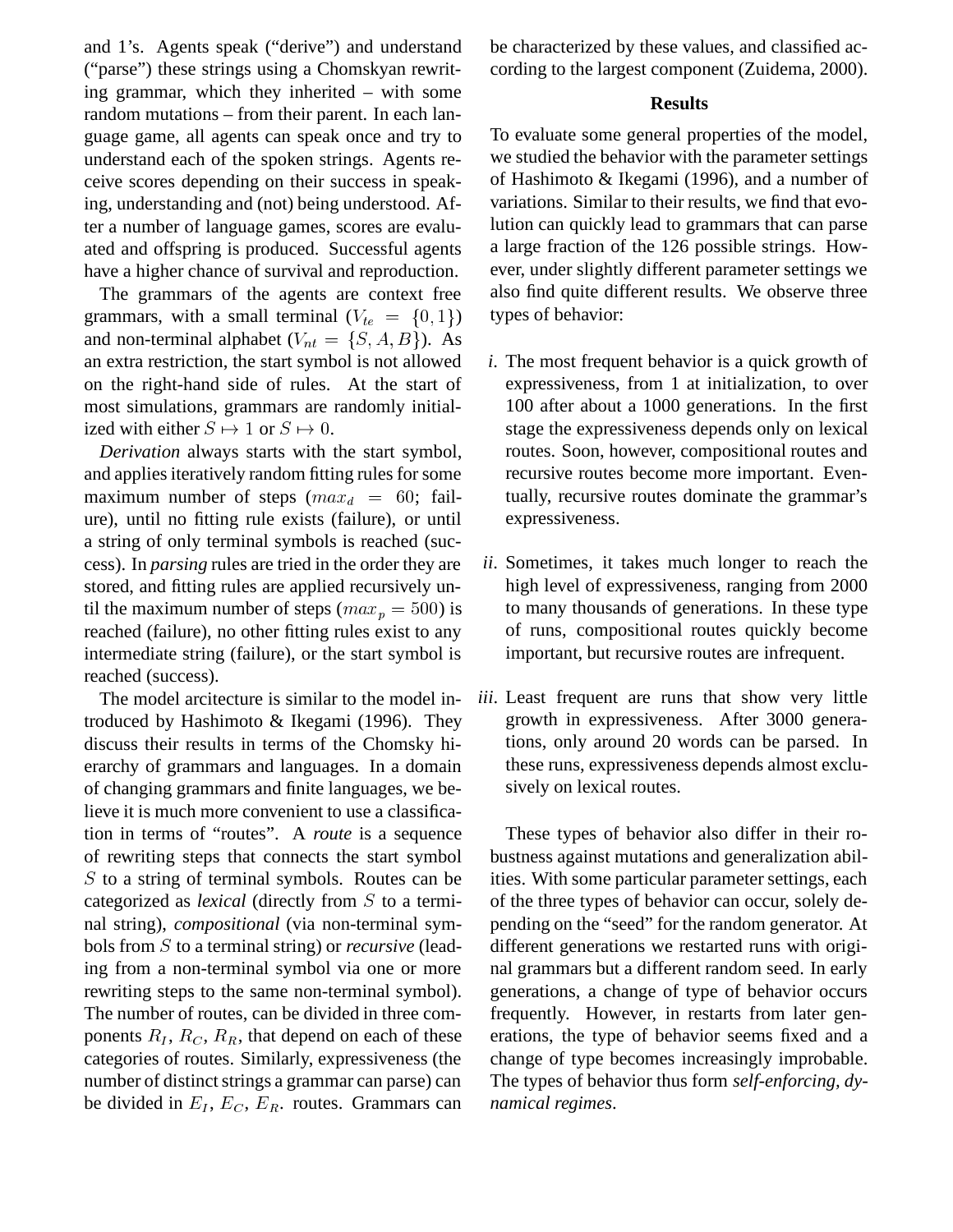

Figure 1: Three runs, typical for the lexical, compositional and recursive regimes, and some example grammars.

### **Context and group effects**

These results crucially depend on the fact that the fitness of an agent is evaluated with respect to its performance in the group, rather than with respect to some static fitness function. In a random population, agents with more expressive grammars speak more novel strings, understand more strings and are less likely to be understood, and thus should receive higher scores. The existence of the dynamical regimes, in a non-random population, can be explained by three mechanisms: a *mutation bias* (mutation tend to produce similar grammars), a *context effect* (rules are generally most successful in a context of similar rules) and a *group effect* (agents are most successful in a group of similar agents).

The derive-languages of individuals, jointly constitute a group language, that in turn determines the success of agents in parsing. This indirect feedback can best be described as a *social pattern* that emerges from individual behaviors, and in turn restricts individual success. Initial similarities (in terms of our classification) are enforced by these social patterns.

Apparently, the larger an lexical grammar is, the less likely it is that evolution can lead to compositional and recursive grammars. This in some sense contradicts the traditional picture of the evolution of syntax, that states that only when lexical grammars became too large, syntax emerged.

A simple analysis can lead to some qualitative

predictions on how, given the existence of these regimes, different variables in the model should relate. One can show, that the number of routes grows linearly with grammar size in the lexical regime. In a compositional regime it grows faster, and in a recursive regime extremely fast<sup>2</sup>. A rough estimate of how expressiveness<sup>3</sup> depends on  $R$ , gives a qualitative explanation for the trajectories in the phase space in figure 2. If a linear growth of grammar size over time is assumed, the shape of the curves in figure 1 can also be explained.



Figure 2: *Trajectories of the same three runs in a phase space of functional grammar size (the number of rules that are actually used in communication) vs. expressiveness*

# **Selective advantages**

With the scope of possible behaviors sketched, we can now turn to the question under what selection pressures the different dynamical behaviors are likely to arise. To study this, we designed several simple scoring schemes. These include: *(i)* communication, where both speaker and receiver benefit from exchanging information; and *(ii)* perception, where only the recognizing agent benefits from the information it receives.

$$
{}^{3}E \approx E_{max} \left( 1 - \left( 1 - \left( \frac{1}{E_{max}} \right) \right)^{R} \right), \text{here } E_{max} = 126
$$

<sup>&</sup>lt;sup>2</sup>Take for example the simple case of grammars with  $V_{nt} = \{S, A\}$ , and at most one non-terminal and at least one terminal symbol at all right-hand sides of rules. Estimates of R in each of the regimes are:  $R_I \approx N$ ,  $R_C \approx (\frac{1}{2}N)^2$ ,  $R_R \approx \left(\frac{1}{3}N\right)^{max_c+2}$ , where  $max_c$  is the maximum number of cycles.